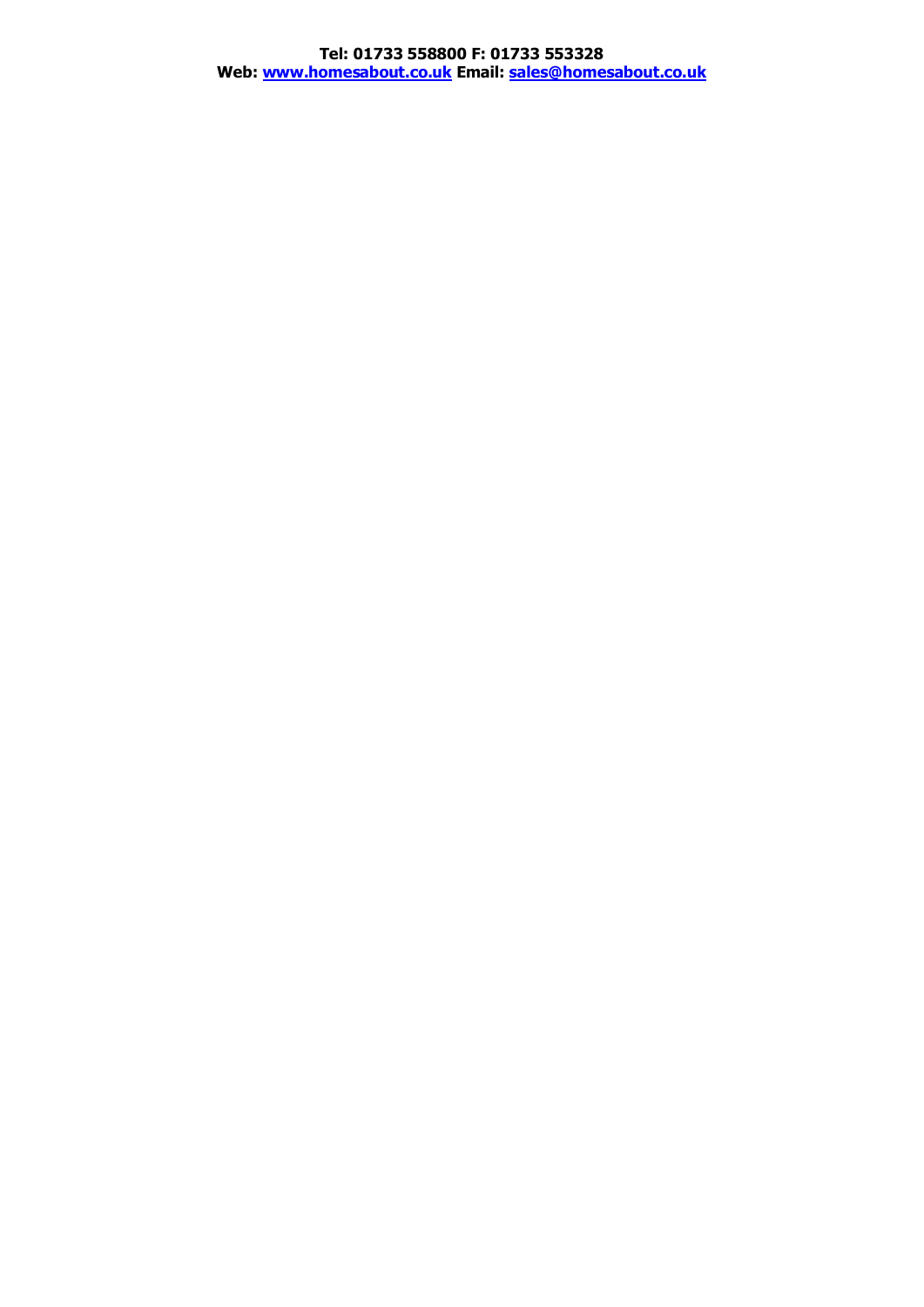## **Willesden Avenue, Walton, PE4 6EA**

| <b>Entrance porch</b><br>Lounge                         | Textured ceiling. Stairs to first floor, door to:<br>12'8" x 10'9" (3.86m x 3.28m) Coved to textured ceiling. Feature open flue fireplace (Bow<br>Caped and not in use) bow Upvc double glazed Georgian style window to front. Television<br>point and door to:                                                           |
|---------------------------------------------------------|---------------------------------------------------------------------------------------------------------------------------------------------------------------------------------------------------------------------------------------------------------------------------------------------------------------------------|
| Kitchen diner                                           | $17'10''$ x $10'11''$ (5.44m x 3.33m) Fitted a range of wall and base units with complementary<br>work surface over, plumbing and space for washing machine, space for small fridge,<br>stainless steel drainer with mixer tap over. Under stairs storage cupboard. Upvc double<br>glazed window to rear. Tiled flooring. |
| Dining area                                             | Dining area has a laminate flooring with Upvc double glazed door to garden and door to:                                                                                                                                                                                                                                   |
| <b>Bathroom</b>                                         | Fitted three-piece suite comprising of panelled bath with shower over, closed coupled WC<br>and vanity unit. Heated towel rail. Tiled flooring and Obscure Upvc double glazed window to<br>rear.                                                                                                                          |
| Landing                                                 | Access to loft and doors to bedrooms                                                                                                                                                                                                                                                                                      |
| <b>Master bedroom</b>                                   | $14'10''$ x 9'0" (4.52m x 2.74m) Textured ceiling. Single radiator. Upvc double glazed window<br>to front. Feature original cast iron fireplace (not tested). Single built-in wardrobe.                                                                                                                                   |
| <b>Bedroom two</b>                                      | 10'9" x 8'9" (3.28m x 2.67m) Textured ceiling. Picture rail. Single radiator. Upvc double<br>glazed window to rear.                                                                                                                                                                                                       |
| <b>Bedroom three</b>                                    | $8'1''$ x 7'8" (2.46m x 2.34m) Textured ceiling. Single radiator. Upvc double glazed window to<br>rear.                                                                                                                                                                                                                   |
| Outside                                                 |                                                                                                                                                                                                                                                                                                                           |
| Rear garden<br><b>Front garden</b><br>On street parking | Enclosed by fence, mainly laid to lawn. Paved patio area. Access gate to front.<br>Low maintence.                                                                                                                                                                                                                         |





VIEWING BY APPOINTMENT WITH AGENTS HOMESABOUT ESTATE AGENTS & LETTINGS LTD OPENING HOURS: 9.00 to 17:30 Mon to Fri, 9:00 to 13:30 Saturdays, Closed Sundays & Bank Holidays, Whilst every care is taken to ensure the accuracy of these details no responsibility for errors or misdescription can be accepted nor is any guarantee offered in respect of the property. These particulars do not constitute any part of an offer or contract.

**Homesabout Estate Agents & Lettings Ltd The Annexe, 121 Park Road, Peterborough, Cambridgeshire, PE1 2TR Tel: 01733 558800 F: 01733 553328 Web: www.homesabout.co.uk Email: sales@homesabout.co.uk**